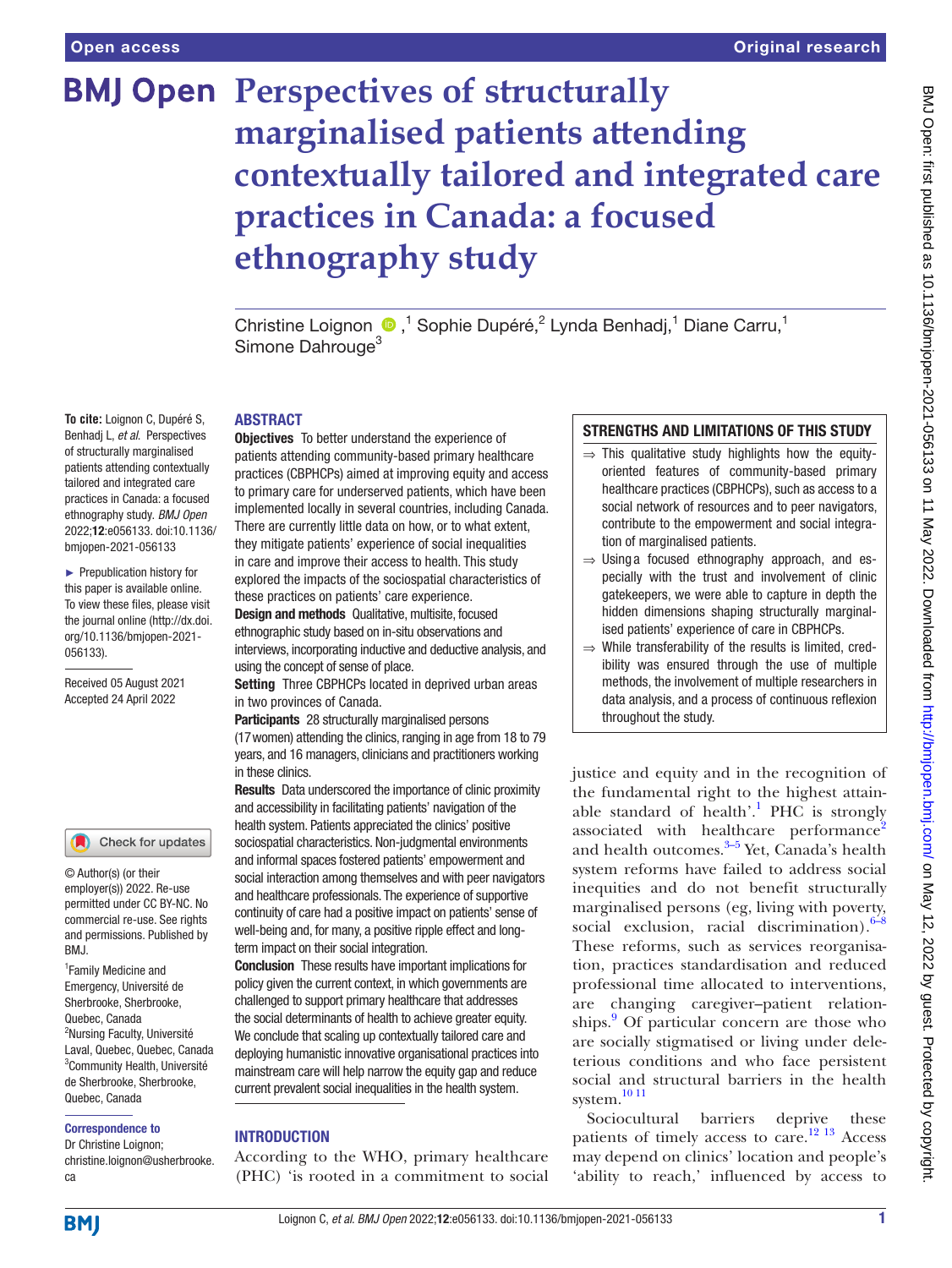transportation.[14](#page-7-7) Despite having complex healthcare needs, these patients are more likely to have no family physician and to have negative care experiences.<sup>15</sup> <sup>16</sup> Recent studies have shown they face significant barriers, including lack of transportation to clinics, and sometimes feel judged by physicians, which discourages preventive care-seeking.<sup>16</sup>

To address these gaps and strengthen equity, various countries or regions with universal healthcare are implementing PHC innovations aligned with 'equity-oriented healthcare'.<sup>6</sup> Innovations involving patient participation, a strong interdisciplinary team and care vision, partnership between community resources and healthcare organisations and support services such as community health workers, health services brokers, or peer navigators, hold promise for improving access and quality of PHC for structurally marginalised populations.<sup>1819</sup>

This study focused on community-based PHC practices (CBPHCPs), which: (1) offer contextually tailored and integrated care and services (medical, psychosocial, community) in a single location or organisation; (2) adopt a holistic approach centred on patients' active involvement; and (3) use preventive and health promotion approaches that take into account social determinants.<sup>20</sup> While there are a variety of CBPHCPs in Canada, the USA and other wealthy countries, little scientific knowledge is available about their impact on the care experience and health of the marginalised people they serve, whose subjective views remain largely understudied.<sup>18</sup> It is therefore relevant to document users' perceptions of these clinics' practices, so as to inspire decision-makers and clinicians to implement solutions based on patients' perspectives.

In this study, we used the notion of sense of place, a multidimensional and dynamic concept from cultural geography comprising three core aspects: (1) geographic location; (2) physicality; and (3) meaning and affects.  $21-23$ Here, 'place' refers to two dimensions: subjective reaction (eg, feeling welcomed) and environmental characteristics (eg, furnishings, amenities, secure surroundings). The literature on sense of place as applied to care settings suggests both dimensions interact and affect well-being.<sup>2</sup> More importantly, 'place' is a space where individuals develop social relationships and undergo a process of identification with the place; it is, as Kearns and Moon suggest, 'an operational and living construct which 'matters' as opposed to being a passive 'container".<sup>[22](#page-7-13)</sup> There is also growing interest in understanding how physical and social dimensions of place are subjectively experienced.<sup>[24](#page-7-14)</sup>

### **METHODS**

### Setting and design

This study was conducted in three CBPHCPs located in deprived urban areas of two Canadian provinces: Quebec and Ontario (ie, within census tracts with a high percentage of low-income population, ranging from

 $30\%$  to  $40\%$ ).<sup>25</sup> These do not represent the current PHC model in Canada, but rather three alternative or advanced models of integrated medical and social care for vulnerable or marginalised populations. These models integrate prevention, collaboration with community organisations and comprehensive approaches promoting care quality and appropriateness. Our choice of clinics was also based on criteria of scientific legitimacy (credibility, transferability) and pragmatism (pre-existing collaborative links between the researchers and those organisations).

Our collaborative approach involved developing a rela-tionship of trust with the managers, or 'gatekeepers'.<sup>[26](#page-7-16)</sup> CL, LB, SDupere and SDahrouge had pre-existing relationships with these clinical settings, which fostered positive rapport with these gatekeepers. With them, we planned patient recruitment via the CBPHCP infrastructure. Our methodological approach used multisite focused ethnography, combining observations and semistructured individual interviews in several community-outreach clinics.[27 28](#page-7-17) The strength of focused ethnography is that it targets specific contextual attributes and quickly generates contextualised data.[29](#page-7-18) This was a pragmatic choice, as we had received funding for 1year and had limited financial resources. Moreover, as with all ethnographic projects, this design allows for multiple perspectives, in terms not only of data sources but also of methods, which enhances triangulation and thereby strengthens internal validity. $30$  This qualitative methodological approach is shown to be judicious when a phenomenon is little known, but especially when investigating certain populations such as persons encountering social and cultural barriers in the health system, whose previous experiences with research may have been negative, or even traumatic. CL and SDupéré have been involved in different projects with persons living in poverty and organisations that fight poverty, which may have enriched the study process. As the research assistant had a mixed ethnic background, this also may have aided recruitment in two of the three clinics with a multiethnic patient mix.

### Patient and public involvement

This study was part of a larger research programme developed with the involvement of persons living in poverty and facing barriers to healthcare. The numbers and types of persons and their level of involvement varied over the course of the programme. We recruited eight persons living in poverty in Montreal who lacked PHC services and invited them to describe how they navigated the healthcare system. For this study, we also worked closely with three groups of 6–10 persons living in poverty, recruited through community organisations in Montreal and Quebec, which helped us in preparing data collection strategies (recruitment, interviews, etc) and analysing the PHC challenges and needs of marginalised people.

### Data collection

Data were collected through on-site observations and both formal and informal interviews with patients,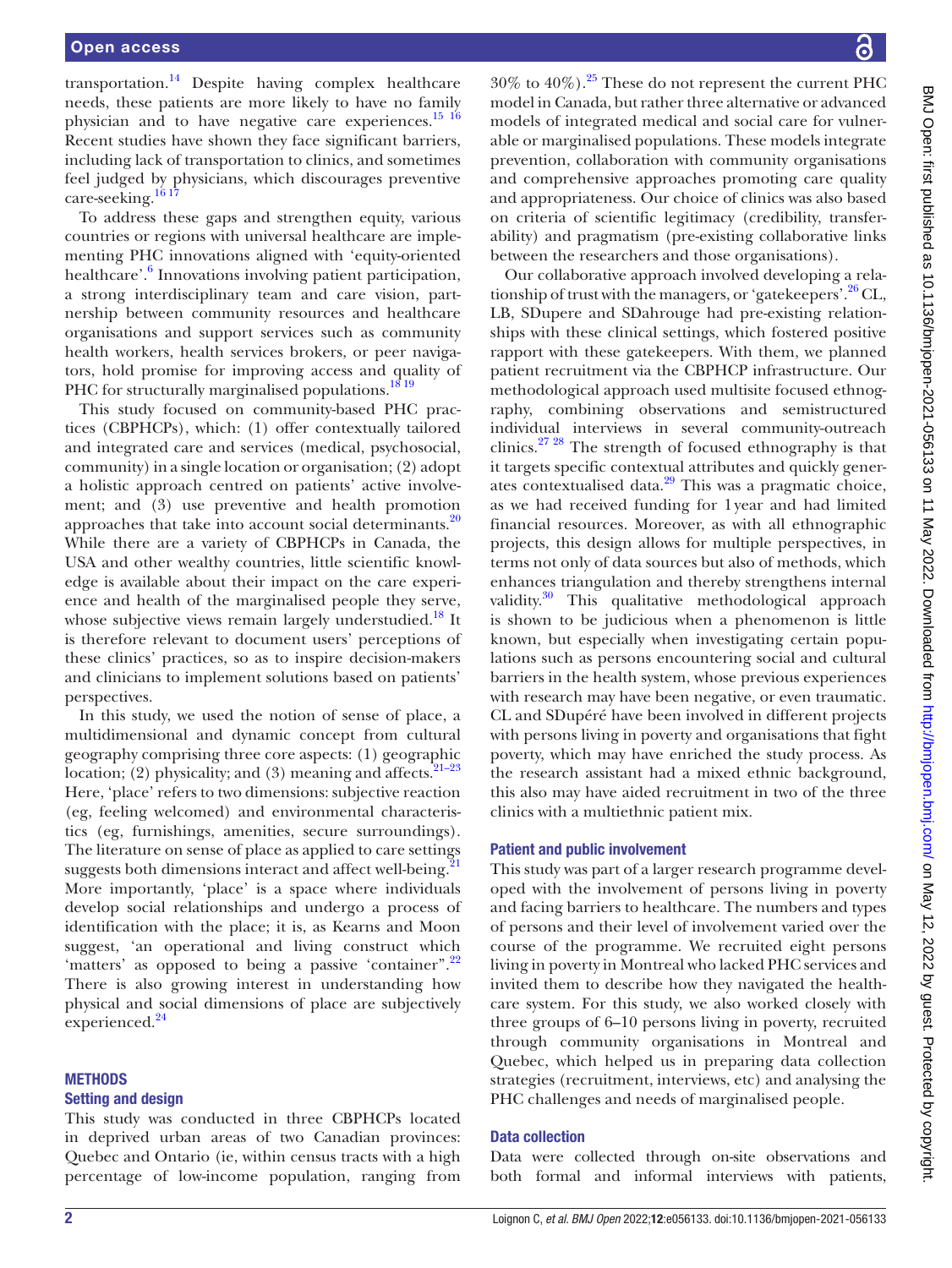managers, healthcare professionals and other personnel. We conducted the fieldwork in 2016–2017 in each clinic successively to produce a thick description. For consistency, all observations and interviews were conducted by the same research assistant, a bilingual female PhD student with a mixed ethnic background, trained in qualitative research.<sup>[31 32](#page-7-20)</sup> She recruited patients in person, with the gatekeepers' assistance, applying four selection criteria: (1) materially or socially disadvantaged, that is, living in poverty, having a low literacy level and/or experiencing social exclusion; (2) receiving services at that clinic for at least 1 month for chronic conditions; (3) French speaking or English speaking; and (4) aged 18 years and over. We used a flexible collaborative recruitment strategy aligned with gatekeepers' preferences, daily workflows, ways of working, and schedules. We presented and explained our research objectives and inclusion criteria in staff meetings at each clinic. We used different recruitment strategies in each clinic, but for all of them we worked in tandem with the gatekeepers on site to identify potential participants corresponding to our inclusion criteria. Before conducting semistructured interviews, the interviewer verified in person with each participant whether they met those criteria.

The observation guide was developed by the research team, led by three experienced qualitative health researchers who hold PhDs (CL, SDupere and SDahrouge), in collaboration with clinic partners. It was validated and produced in French and English. Using patient shadowing techniques, $33$  we observed daily activities, including patients' reception, encounters with professionals and managers, interventions by navigators and health professionals, referrals to community services, and on-site activities (mother–child workshops, cooking workshops). The guide described the setting, clientele, activities, patient–professional interactions and the clinic's medical and organisational practices. It was adjusted during data collection to better reflect each clinic's particular features. On-site observations were used to describe professionals' day-to-day practices and patients' healthcare routines in the community clinics. While we adapted the timing of observations to each setting and its activities, we spent at least the equivalent of five half-days in each clinic.

Semistructured individual interviews were conducted only with patients. An interview guide based on the literature was prepared by the researchers and validated by members of the clinical teams. It included questions about participants' experiences in the healthcare system, their perceptions of the benefits for patients using the clinic and ideas for improvements at the clinic, such as: How do the services and care offered by this clinic help you feel well and healthy? How do your visits to this clinic improve your living conditions (housing, employment, education, social relationships, etc)? What do you think about the approach health professionals use and how they interact with you?

Interviews lasted 45–60min and took place in locations conducive to confidentiality, either at the clinic or <span id="page-2-0"></span>Table 1 Sociodemographic characteristics of participants (N=28)

| <b>Characteristics</b>            | $\mathsf{n}$   |
|-----------------------------------|----------------|
| Gender                            |                |
| Women                             | 17             |
| Men                               | 11             |
| Age                               |                |
| $18 - 30$                         | 6              |
| $31 - 40$                         | 9              |
| $41 - 50$                         | 3              |
| $51 - 60$                         | 5              |
| $61 - 70$                         | 1              |
| $71 - 80$                         | 1              |
| Unknown                           | 3              |
| <b>Marital status</b>             |                |
| Single                            | 11             |
| Married/partnered                 | 12             |
| Unknown                           | 5              |
| Children                          |                |
| Yes                               | 13             |
| <b>No</b>                         | 12             |
| Unknown                           | 3              |
| Highest educational level         |                |
| Primary/middle school             | 3              |
| High school/some college          | 12             |
| University or postgraduate degree | 10             |
| Unknown                           | 3              |
| Employment/income source          |                |
| Unemployed/Welfare                | 18             |
| Student                           | $\overline{2}$ |
| Employed                          | 1              |
| No income source                  | $\overline{2}$ |
| Retired/pension plan              | 2              |
| Unknown                           | 3              |

in participants' homes, at their choice. The interviewer introduced the study, explained the consent form and had the participant read and sign it before proceeding. Interviews were recorded and professionally transcribed. Recruitment ended when information from new interviews was redundant. $34$  We interviewed 28 patients (17women) aged 18–79 years. Half (n=14) were immigrants, of whom one-half were from African countries and the other half from Western Europe, Asia and Central/ South America. A majority were living on social welfare or a government disability programme (see [table](#page-2-0) 1). The numbers of patient interviews were nearly equal across the three clinics. We conducted informal unstructured interviews with 16 clinic managers or coordinators more than once, and with secretaries, physicians, nurses and peer navigators at least once. Informal interviews were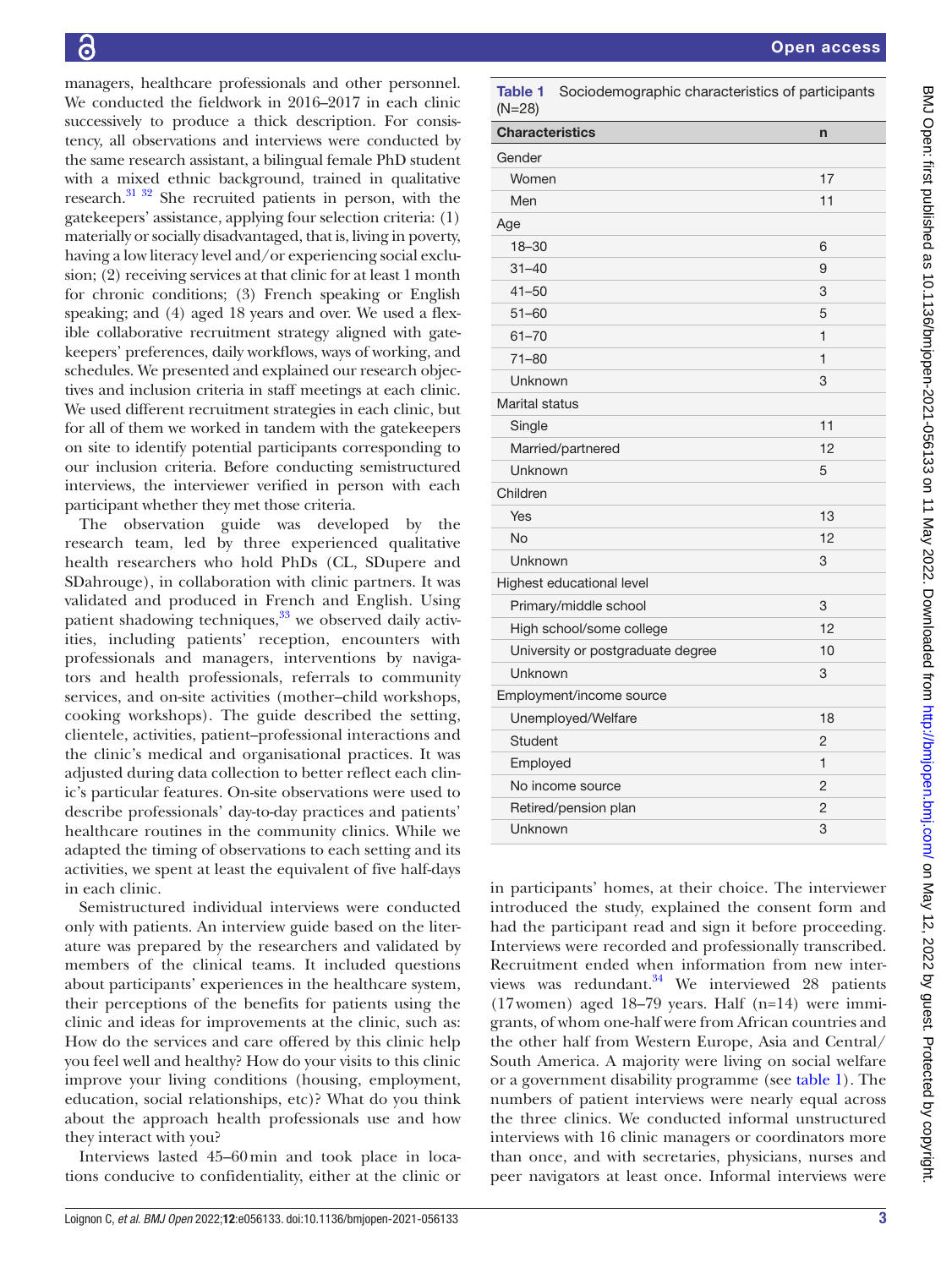generally audio-recorded with the respondent's consent, and the content noted in the observation journal and subsequently analysed. Informal interviews were conducted during those observation half-days. These were unplanned, generally lasted just a few minutes, and were used to better understand the contextual factors influencing the patient experience at the clinic.

### Data analysis

The research team (LB, DC, CL, SDupéré) conducted the thematic analysis iteratively to improve rigour and credibility.<sup>35</sup> In debriefing sessions held after a few days of clinic observations and after every two to four interviews, one researcher and one research assistant together reflected on the data collection, summarised findings, identified emerging hypotheses and prepared subsequent interviews. Through independent analyses of transcripts, we developed codes for themes and subthemes, which were then consolidated in team discussions. Each transcript was analysed by at least two team members, summarised, and coded manually. Once all transcripts were coded and analysed, CL, LB and SDupere met to compare coded data from each interview, create broad categories across the interviews and observations notes, and identify dominant themes.[35](#page-7-23) We integrated our observation notes for the three clinics, producing a synthesis of similarities and differences. Based on numerous team debriefing sessions and extensive write-ups of patients' care experience, we identified major patterns and similarities across the clinics and patients' experiences. We then prepared a table with the main emergent themes, supported by quotations from all the interviews. $32$  We shared our interpretations with our coresearchers and with professionals from the three clinics, and we maintained a logbook for the duration of the study. Key results were related to place, and our interpretation of findings was guided by the concept of sense of place. Data were analysed directly in French or English, according to the language in which they were produced. French quotations were translated into English for this paper. To promote reflexivity, during the course of the study we used peer debriefing following the interviews and observations and kept a logbook (including reflexive notes). After each semistructured interview, the research assistant completed an interview report to record the challenges encountered, the emotions experienced, her impressions and reflexive notes. The principal investigators (CL and SDupéré) regularly discussed the reflexive dimensions (ethical issues, intrusive nature of the ethnographic approach, recruitment choices and issues, etc) with the research assistant.

# **RESULTS**

# Description of the clinics

The clinics studied offer prevention and health promotion services as well as routine medical and psychosocial services to which certain populations generally have little access (disadvantaged and disenfranchised persons with

mental health problems, pregnant women in precarious circumstances, people who inject drugs). Services are offered either on the clinic premises or through community partners.

Clinic 1 is a non-profit organisation founded in 2014 whose mission is to improve the health of structurally marginalised persons with limited access to healthcare. Its services are available in five community organisations across the city to patients coping with medical, psychological and social challenges.

Clinic 2 is a social perinatal care centre founded in 2007, operating in four neighbourhoods of Montreal. It offers medical and psychosocial services to vulnerable pregnant women and their families, most of whom are recent immigrants or refugees. It is a hybrid structure: a non-profit charitable organisation and a family medicine group within an integrated university health and social services centre (Centre intégré universitaire de santé et des services sociaux). The four service points are actual houses and function as such: patients are encouraged to walk in, use the space and make themselves at home, with or without an appointment.

Clinic 3 is one branch of a community health centre (CHC) that provides PHC and social services at different locations in Ottawa. Like clinic 2, it is a hybrid structure (non-profit community organisation/Ontario healthcare system). Building on the CHC model, it goes beyond healthcare services, offering a wide range of health promotion and community development services focused on social determinants of health for patients living with various types of social vulnerability.

### Patients' experience of sense of place

Social and relational dimensions were central to the patients' experience of sense of place. Patients appreciated the relaxed care interactions and social interactions in these premises. They saw themselves reflected in the flexible care approach (the welcome and assistance received even without an appointment, the harm reduction approach taken with persons who used drugs, etc) and in the non-condescending regard of others. They could come to socialise without needing healthcare and find a 'friendly' and 'warm' place. This young man attending clinic 1 described it as a social space:

I think there are so many people because some enjoy socializing afterwards and leaving after that. They're good people and they're doing their best to help people.

Through spending time in the clinics, many patients had developed significant social bonds with other patients, community or peer navigators, and/or professionals, all of whom welcomed them without judging when or how they showed up for medical attention or social services. Patients saw the care space (clinic) as a social space, a physically constructed and ritualised place where they could socialise, develop meaningful social bonds, and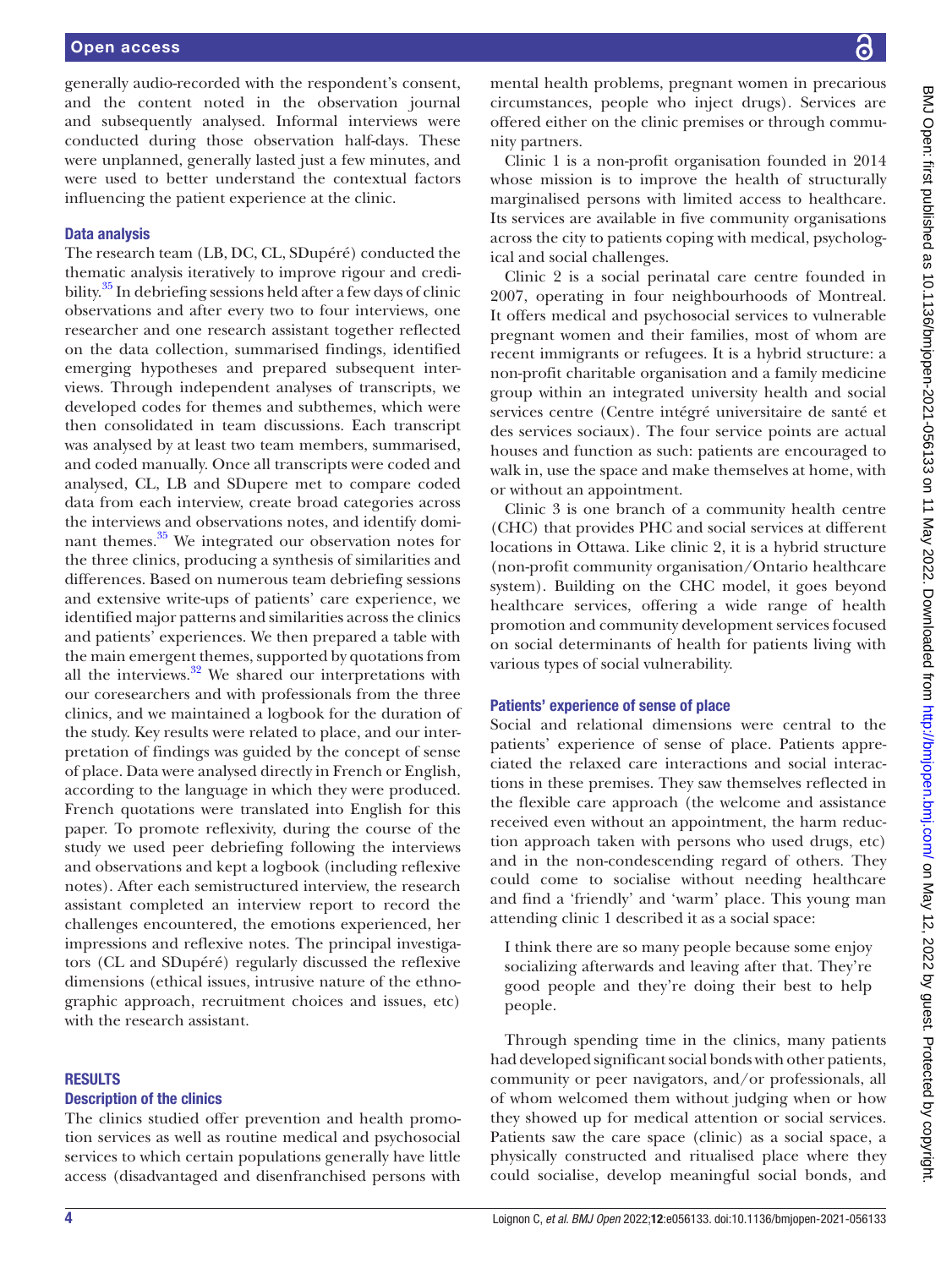strengthen their social and/or cultural integration, while obtaining care for their health problem in the short term.

## Geographic proximity

All participants appreciated that the clinic's location in their neighbourhood removed transportation-related barriers (cost, time, etc). Our clinic observations and discussions with staff revealed how access to programmes and services revolved around the target populations' location and needs. For example, clinic 2 had opened three houses where their target clientele was more likely to be found, in deprived and multiethnic urban areas.

I came, because also the clinic is closest to my home,… I'm a regular client, you could say, so they know me very well.

This meets three-quarters of the demand in the local population. Someone passing by, he sees the clinic, he knows what it is, he comes in.

All participants, to varying degrees, noted that patients were familiar with these places and felt comfortable there. Clinic 1 is anchored in several community organisations that are local landmarks for deprived/marginalised persons. Their trust in the clinic stemmed from their trust in these community organisations and peer navigators, and from 'word of mouth' in the community.

Patients valued finding, under one roof, a 'home' or 'place like home', or, depending on their personal situation or health condition, a familiar place near home. Geographic proximity thus engenders a sense of social proximity. Patients reported feeling welcome; some even got involved as volunteers or peer navigators as a way of giving back to the community. The clinics developed organisational responsiveness and flexibility, adapting services quickly and progressively to meet expressed needs, thereby reinforcing the sense of social proximity.

# Spatial informality

The clinics' spatial disposition appeared to strongly influence patients' experience. Their lively, colourful, warm and 'cosy' environments contrast sharply with the impersonal environments of medical clinics. In these inviting spaces, patients reported feeling welcome to enter, ask questions and socialise with the staff, including the community navigator, or other patients. There were familiar faces, people could come and go, and it was always possible to see a healthcare professional, even without an appointment.

For instance, clinic 2 functions like an actual house, with few spatial barriers. Patients are welcome almost everywhere, free to use the space as they wish. This is in sharp contrast to 'regular' clinics, where spaces (reception, waiting area, consultation rooms, etc) are clearly defined and patients must not wander without authorisation. In the clinics studied, services were more relaxed. Patients appreciated the informal spaces (kitchen, shower, playroom, etc) available and said this made the environments warm and reassuring.

I feel I can stop by whenever I feel like it. [The clinic] is always open, with a kitchen where you can have a coffee, tea, and sometimes cook with others [during activities].

These places offer services that bring comfort and reassurance, such as spaces for playing with children and meeting other mothers (clinic 2), rooms where patients can eat together, or even bathrooms where they can shower (clinic 3). The clinics' physical characteristics and their attendance by people from the same social groups in the neighbourhood produced a sense of security and inclusion. Most patients made negative comparisons when referring to other clinics, to explain why they identified with this more welcoming place.

You know, I see that I fit better in these surroundings than if I go to a clinic somewhere else and sit in a waiting room.

Here, it's very cozy, it's like a little family.

# Belonging to the place: respect, dignity, non-judgment

The staff knew everyone's names, greeted them warmly and treated them with respect. Patients said they did not feel reduced to their problem or illness but welcomed as a person with their identity and experience. We observed particular attention paid to literacy levels (time taken to listen, explanations in simple language, avoiding jargon), which the interviews confirmed. In these clinics, the experience is tailored to the patient, in contrast to the traditional healthcare system, where everyone is processed in the same way. Our observations and patients' comments suggest that the more relaxed attitude towards time is a dimension of the sense of belonging to place. One woman with a disability (stuttering) affecting her ability to express herself in medical encounters said the clinic was the only place where people took the time to listen and adapt to her disability, which helped restore her confidence in health professionals and improved her well-being. Persons who are stigmatised by the healthcare system do not 'fit in' easily, which creates tension with staff in other care organisations. Some patients reported having felt oppressed, judged or discriminated against elsewhere.

People aren't laughed at here… There have been times when I've sent people to the ER because they needed to go there, and they were turned away and ridiculed.

[At the local community service centre (CLSC) ], I would lie about my substance use. But here, I laid it all out. I said, 'look, I used this much; I took this, and that, I used…'. If I'd gone to the CLSC, I wouldn't have said that.

Not only were they not judged, but also in some cases they were recognised and valued for their experiential knowledge. One mother at clinic 2 was invited to show an infant care technique to another. The social and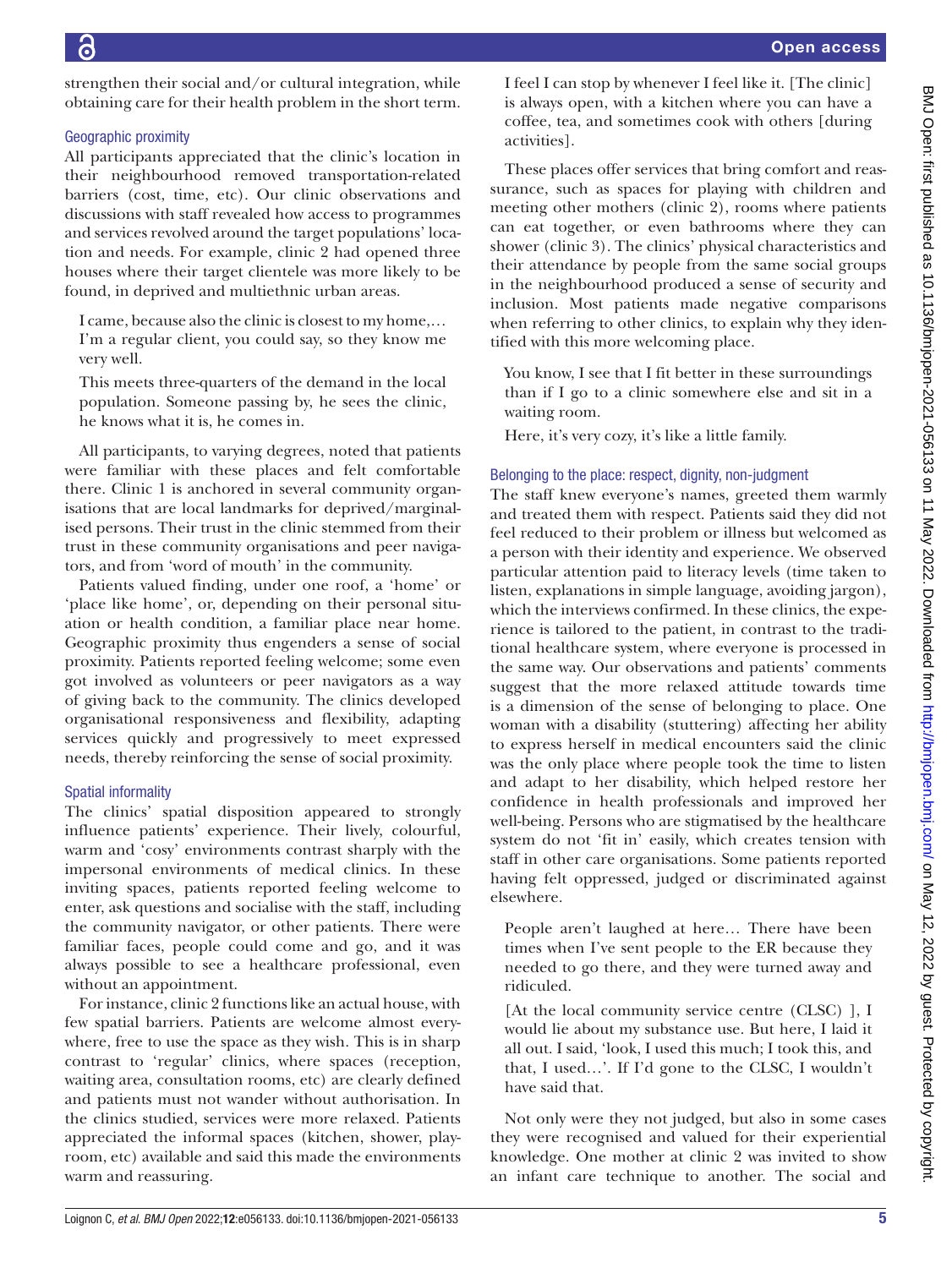interdisciplinary aspects of medical practice were emphasised. Nurses reported being able to take more initiative, while doctors were less prominent. Structures were less hierarchical among professionals. The interdisciplinary teams discussed patients and decided together how to proceed.

Patients were reassured by the staff's positive and supportive attitudes. Staff made conscious efforts to create a feeling of inclusion for patients and avoid stigmatisation or judgement. The social context of care was taken into account by medical staff and shaped their practice.

At the hospitals and other clinics I feel like a number, I feel like people are looking down on me.

[Here] I feel like I'm on the same level as everyone else. I don't feel put down.

I trust them…. They don't speak above me. They don't condescend to me. They don't use big medical terms.

Personalised care made the difference for these patients, who felt respected and treated with dignity. This lessened their resistance to medical personnel and fostered positive relationships. Peer navigators—people with whom they could relate—helped patients express their needs and questions to the health professionals.

I think it's great there's a peer navigator, someone who's been through some hard stuff. He can warn you, 'Look, you're going to be refused [for a prescription], I know you're going to be angry soon', so, I'll prepare myself for that.

Things were simpler here than in the bureaucratic healthcare system. Staff were accommodating. Patients knew that if they showed up, they would see a professional, so they were more willing to return for follow-up.

From the beginning, it was a clinic designed for people like me…. To me, it's complicated, family doctors, I find that CLSCs are complicated.

It encourages you to follow up, which you wouldn't necessarily have done [before]…. [T]hose who were on the street… they don't like making appointments… taking elevators, and…. You know, when it's too complicated, people don't go.

Staff went the 'extra mile' to make sure patients feel supported. For instance, in one clinic a patient was still allowed to come in for care, despite having left the neighbourhood. Many patients refused to get treatment anywhere else. Even so, some complained about not having, or having very limited, access to specialised mental health services or free consultations on-site with psychologists or child specialists.

### Long-term ripple effects: empowerment and social integration

Our analysis revealed unanticipated and long-term benefits of clinic attendance, far beyond appreciation of the professionals' humanism and the resolution of health

problems. Indeed, most patients' reports attested to broader impacts on health and well-being, empowerment and social integration. For many, care from the PHC team and referrals to community-based services helped them gain self-confidence, take care of themselves and improve their overall health and well-being.

For many, the social relationships and trust developed through their clinic experiences inspired them to carry out a project or become more socially integrated. One woman who had attended clinic 2 subsequently became a peer navigator, helping women cope with the challenges of being mothers and women immigrants in vulnerable situations. Another woman, who had received financial support from clinic 3 to get back into shape, said this was a turning point in her life.

[The] Woman's Live program they had, that program was so good. At first I didn't want to go at all, and now I'm completely sold on it. My gym life is what I live for…. And it's because of them, they sponsored me, they referred me, I got the subsidy, and that has been the… biggest new change that I've had in my life for years.

Several patients described how having access to the support and services network in the neighbourhood beyond the clinic's walls had helped their social integration. One mother, a recent immigrant, said the occupational guidance she received had lessened her anxiety.

They give me a lot of information. So, with regard to my decision about what I might do here… in terms of an occupation, I told them my ideas, what I was aiming to do, and everything. They gave me advice, told me where I could go, all that. That's important for newcomers who don't yet have a source of income.

One patient described how the support and referrals to community-based resources had been a turning point for a woman at clinic 1 who was experiencing domestic violence.

One woman, she had just been beaten by her partner, and she went to [agency X]. They helped her. They called a place so she could go to a battered women's shelter. She went there, and now she has a job, an apartment, and she has everything now.

## **DISCUSSION**

The aim of this study was to deepen our understanding of the experience of structurally marginalised patients attending CBPHCPs offering contextually tailored care. The focused ethnography approach allowed us to capture in depth these patients' experience, an understudied phenomenon, particularly among the marginalised. This study makes a new contribution to understanding how, in the PHC experience, geographic and social proximity as well as infrastructure characteristics are of utmost importance for structurally marginalised patients.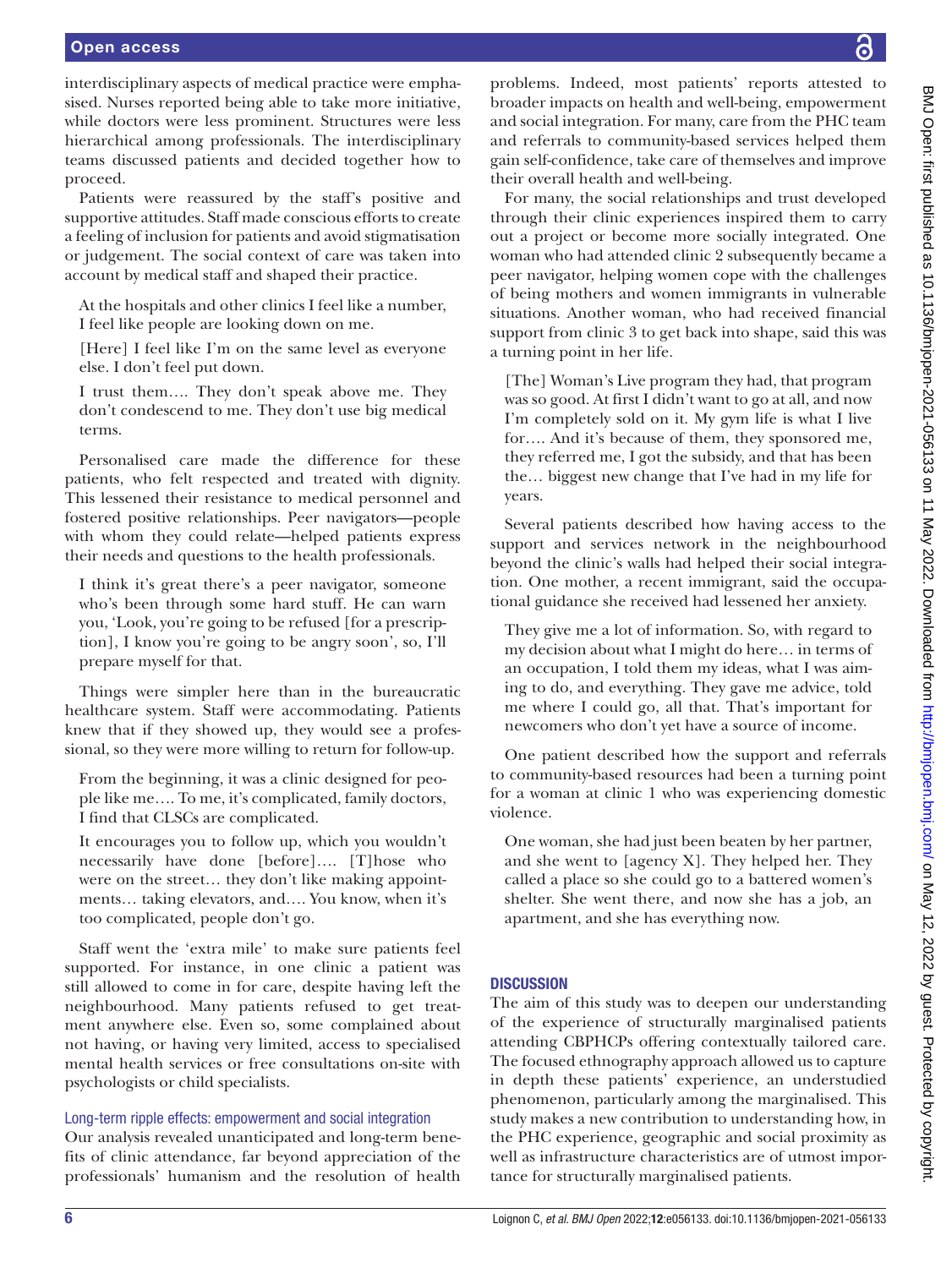Our study is noteworthy for its focus on the particular importance of clinic settings for people facing inequities in healthcare use. Few studies have explored, with nuanced sociocultural analysis, patients' experience in different types of contextually tailored care practices in urban areas in Canada. Our study showed that these clinics, strategically located to enable easy access for the socially vulnerable or marginalised, and presenting informal and inviting physical premises, promote a sense of inclusion among patients. The study also underscores the importance of humanistic, non-hierarchical clinical practices that strengthen relational proximity among people. Patients reported feeling emotionally secure and taking on social 'ownership' of these 'safe spaces', rather than just visiting them passively. For most, this had positive repercussions on their self-esteem, their trust in health professionals and their social relationships. For some, it also had an empowering and socially integrating effect.

Despite a vast body of evidence suggesting the importance of patient-centred care and of integrating social services and care, very few qualitative studies have considered the notion of sense of place in patients' experience of PHC practices. Indeed, there is abundant literature focused on personal factors related to marginalised patients in terms of healthcare access (non-compliance, low health literacy, etc). Our study focused more on system aspects, by exploring how a care setting's configuration and location, as well as the structure of the place, could affect patients. Our results corroborate other studies that have gone beyond patient characteristics to examine health system factors, such as distance to access a source of care or a PHC facility. When that distance is significant, it can lead to reduced service use and area-based inequities in health status.<sup>36</sup> The scientific literature is unanimous regarding the negative effect of distance. A study based on patient interviews found that geographic inaccessibility was a 'system-level' factor that inhibited access to quality care.<sup>37</sup>

It has been shown, for example, that structurally marginalised people, pregnant immigrant women, and people living on the street, for instance, are very sensitive to the quality of relational care, and that having access to responsive care when the person's social network is weak or absent has a positive impact on health.<sup>38</sup> Also, as mentioned by Browne *et al* in their work on equityoriented care, PHC practices should address the dimensions of structural and interpersonal racism in their organisational strategies. $39$  The present study adds the finding that accessibility is not the only vector of social integration; equally important is the care experience in an organisation that takes a humanistic approach centred on people's needs, including a social network of resources and peer navigators.

It is important to note that our patient respondents referred repeatedly to painful and stigmatising experiences of care in 'cold and hostile' environments elsewhere in the health network or prior to attending the

clinic. These experiences leave scars that are difficult to repair and lead many to consult only in crisis. $15$  The presence of navigators—people from the community who have experienced the same social situations or who were past patients of the clinic—appears to have a soothing effect on people's fears and enacted stigma. This type of intervention (peer navigation) has long been used in the mental health field, but not so much in PHC. Studies have found that these 'community connectors' support patients in navigating the system and help them improve their health. $40\frac{41}{1}$  The literature reports that interventions involving a support service such as community health workers, health service brokers, or navigators, hold promise for improving PHC access and quality for disadvantaged people.<sup>1942</sup> However, qualitative research on the experience of patients and professionals involved in this type of innovation remains sparse.

While this study contributes significantly to the current state of knowledge on the importance of place in the care experiences of structurally marginalised people in contextually tailored care practices, it is important to note certain limitations. Even if our findings are relevant for other similar contexts, the focused ethnography approach was confined to three clinics, and the numbers of interviews and observations were limited by time and budget constraints, such that results reflect the experiences of only the individuals involved at the time of the study. Further observations and additional interviews could have enriched the data. Also, we did not conduct observations in the community, which might have provided more insight into the contributions of peer navigators in particular. Despite these limitations, we consider that this study makes an important contribution to understanding the effect of place on marginalised patients that should be taken into account in healthcare policy. There is growing evidence that neoliberal policies concerning healthcare services have undermined providers' ability to adapt to individuals' needs and diversity.[43](#page-7-31) The policy environment in Canada favours a focus on clinical services and lifestyle interventions in PHC to the detriment of health promotion informed by a social determinants focus.<sup>[44](#page-7-32)</sup> Future research is needed to identify how healthcare policy in Canada can better support equity-oriented services adapted to the needs of marginalised patients. We believe there is a continuing need to explore how solutions implemented at different health system levels, and especially in primary care, such as contextually tailored and integrated care practices, can enhance marginalised patients' access to health.

Acknowledgements We thank Donna Riley for assistance in providing translation and editing services. We would also like to thank Amélie Sigouin, Nathalie Bouchard, Merry Cardinal and all the participants for their inestimable contributions.

Contributors CL was responsible for the overall content as the guarantor. CL and SDupéré designed the study, collected and analysed the data and drafted the first version of the manuscript. SD and LB contributed to the data collection and data analysis. DC analysed and interpreted the data. All authors drafted and reviewed the final version of the manuscript.